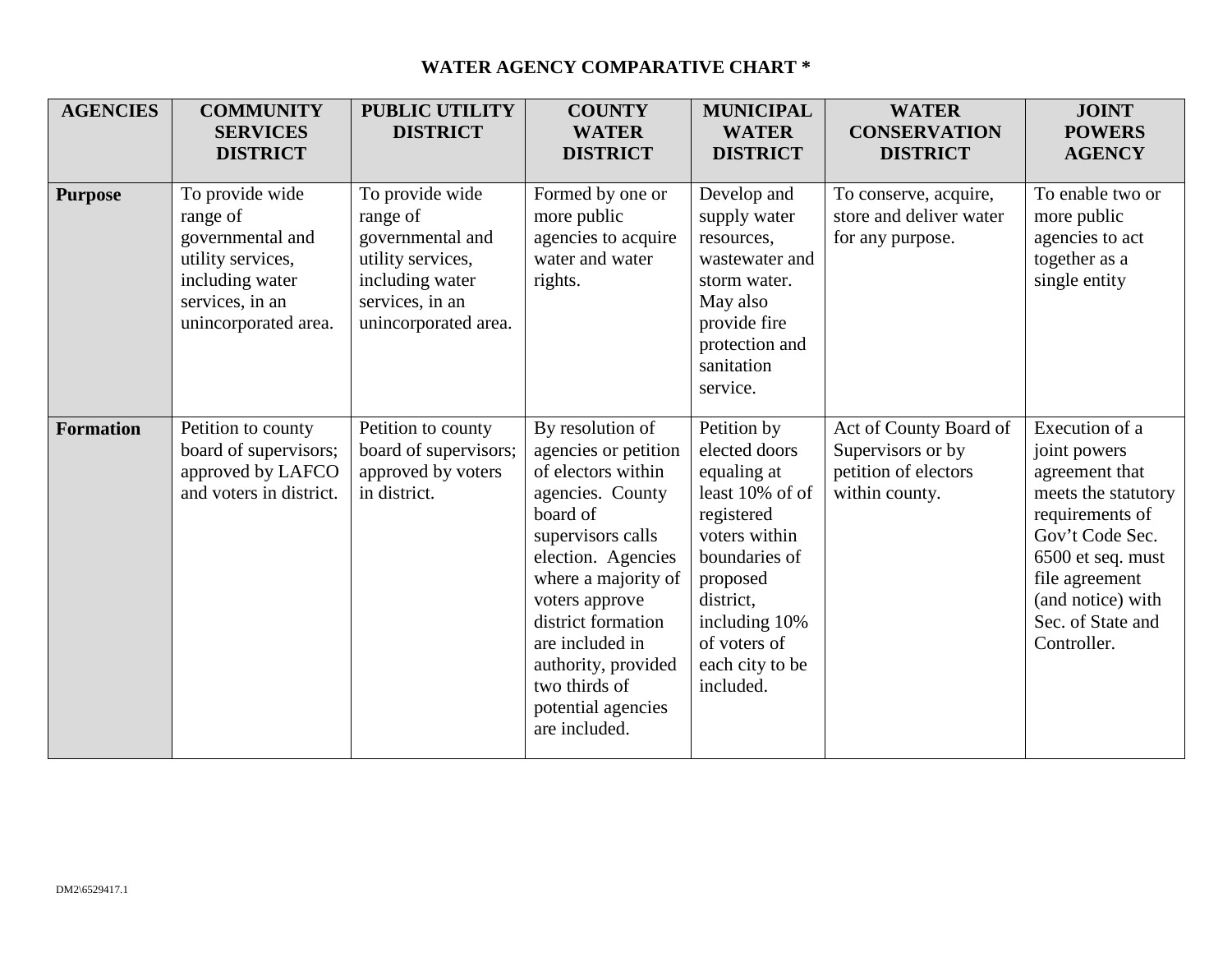| <b>Territory</b>                | Any unincorporated<br>area. Need not be<br>contiguous.                           |  | Any unincorporated<br>area. Unincorporated<br>territory not<br>contiguous to a<br>district may not be<br>annexed if the<br>district does not<br>possess facilities for<br>supplying utility<br>service to that<br>territory. An<br>exception for private | Two or more<br>public agencies in<br>any county, need<br>not be contiguous.     | May include<br>cities and<br>unincorporated<br>territories.<br>Need not be<br>contiguous.                | All or part of stream<br>system, watershed or<br>property with a<br>common water source,<br>can include<br>incorporated territory,<br>need not be contiguous. | Coextensive with<br>the territory of its<br>members or as<br>limited by<br>agreement.<br>Members may<br>include out of<br>state entities or fed<br>gov't. |
|---------------------------------|----------------------------------------------------------------------------------|--|----------------------------------------------------------------------------------------------------------------------------------------------------------------------------------------------------------------------------------------------------------|---------------------------------------------------------------------------------|----------------------------------------------------------------------------------------------------------|---------------------------------------------------------------------------------------------------------------------------------------------------------------|-----------------------------------------------------------------------------------------------------------------------------------------------------------|
|                                 |                                                                                  |  | property of 10 acres<br>or more in another<br>district within 3<br>miles of the<br>boundaries of the<br>PUD.                                                                                                                                             |                                                                                 |                                                                                                          |                                                                                                                                                               |                                                                                                                                                           |
|                                 | <b>STRUCTURE</b>                                                                 |  |                                                                                                                                                                                                                                                          |                                                                                 |                                                                                                          |                                                                                                                                                               |                                                                                                                                                           |
| <b>Internal</b><br>Organization | Governed by county<br>board of supervisors,<br>or elected board of<br>directors. |  | Governed by elected<br>board of directors.                                                                                                                                                                                                               | Agency becomes a<br>separate entity, but<br>member agencies<br>retain identity. | Governed by<br>elected Board<br>of Directors,<br>district adopts<br>bylaws, rules<br>and<br>regulations. | Governed by elected<br>board of directors,<br>district adopts bylaws,<br>rules and regulations.                                                               | Governed by its<br>members as set<br>forth in the<br>agreement. Must<br>have a treasurer or<br>designee to<br>perform such<br>duties.                     |
|                                 |                                                                                  |  |                                                                                                                                                                                                                                                          |                                                                                 |                                                                                                          |                                                                                                                                                               |                                                                                                                                                           |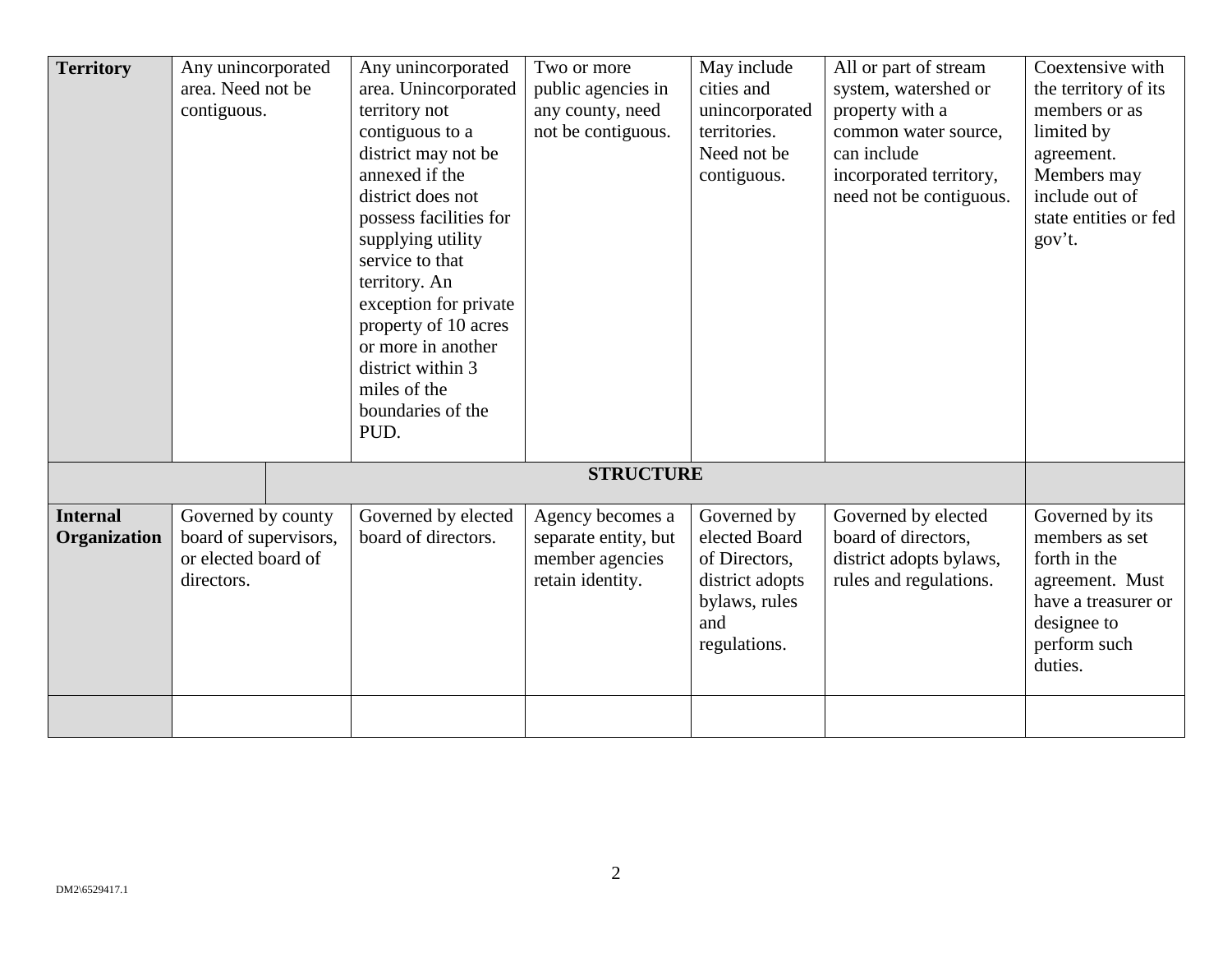| <b>Directors</b>               | Three or five<br>directors elected at<br>large, if applicable.                                                               | Three or five<br>directors if district<br>all in one county,<br>otherwise additional<br>board members<br>depending on size of<br>district. | Directors, at least<br>one from each<br>agency, appointed<br>by member<br>agencies. Votes<br>based on assessed<br>value of lands<br>within member<br>agency | Districts are<br>divided five<br>divisions with<br>one director<br>from each<br>division.                                | Three, five or seven<br>directors represent<br>divisions within district.                                          | Typically one<br>director from each<br>government<br>agency member. If<br>there are<br>nongovernmental<br>members, they<br>may participate in<br>an advisory<br>capacity. |
|--------------------------------|------------------------------------------------------------------------------------------------------------------------------|--------------------------------------------------------------------------------------------------------------------------------------------|-------------------------------------------------------------------------------------------------------------------------------------------------------------|--------------------------------------------------------------------------------------------------------------------------|--------------------------------------------------------------------------------------------------------------------|---------------------------------------------------------------------------------------------------------------------------------------------------------------------------|
| <b>Employees</b>               | The board retains<br>employees and fixes<br>compensation.                                                                    | The board retains<br>employees and fixes<br>compensation.                                                                                  | Can employ and<br>retain employees.                                                                                                                         | Can employ<br>and retain<br>employees.                                                                                   | Board retains<br>employees and fixes<br>compensation. General<br>manager typically runs<br>daily operations.       | The JPA may have<br>employees subject<br>to the terms of the<br>agreement.                                                                                                |
| <b>Voting</b>                  | Resident voting.                                                                                                             | Resident voting.                                                                                                                           | Qualified electors<br>of included<br>agencies.                                                                                                              | Qualified<br>electors within<br>the divisions of<br>the district.                                                        | Resident voting.                                                                                                   | Typically each<br>board member has<br>one vote but<br>nongovernmental<br>members may<br>have an advisory<br>vote.                                                         |
| <b>Regulatory</b><br>Oversight | <b>Established and</b><br>governed by<br>legislature, otherwise<br>only subject to the<br>electorate and<br>judicial review. | <b>Established and</b><br>governed by<br>legislature otherwise<br>only subject to the<br>electorate and<br>judicial review.                | <b>Established and</b><br>governed by<br>legislation,<br>otherwise only<br>subject to the<br>electorate and<br>judicial review.                             | Established<br>and governed<br>by legislation,<br>otherwise only<br>subject to the<br>electorate and<br>judicial review. | Established and<br>governed by legislature;<br>otherwise only subject<br>to the electorate and<br>judicial review. | By the public<br>entity members<br>and those that<br>oversee them.                                                                                                        |
| <b>Filing</b><br>Obligation    | No unique filing<br>obligations.                                                                                             | No unique filing<br>obligations.                                                                                                           | No unique filing<br>obligations.                                                                                                                            | No unique<br>filing<br>obligations.                                                                                      | No unique filing<br>obligations.                                                                                   | No unique filing<br>obligations.                                                                                                                                          |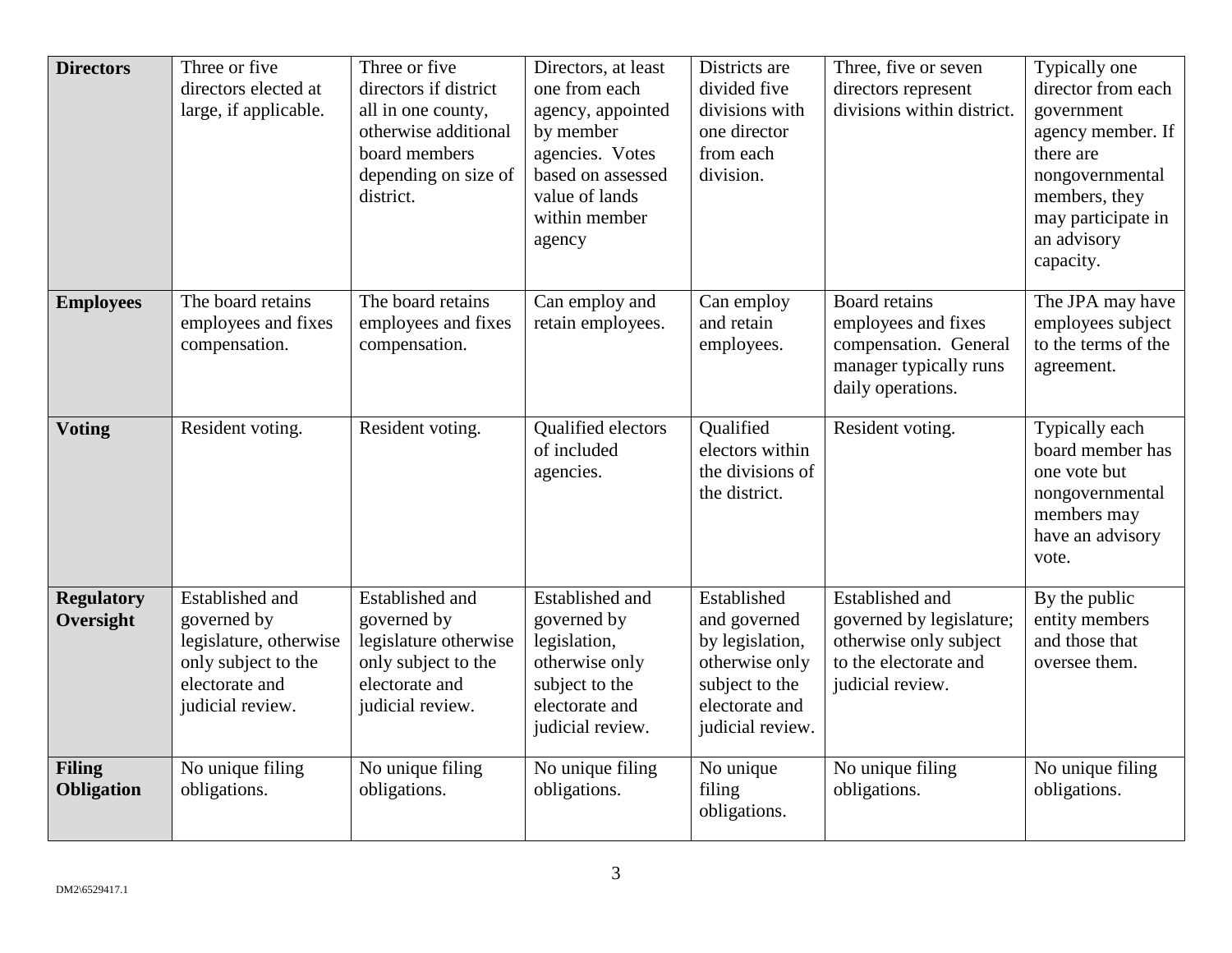| <b>Tax Liability</b>              | Property exempt<br>from taxation.                                                                                                                     |  | Property exempt<br>from taxation.                                                                                                                                                                                | Not subject to<br>taxation.                                                                                                                                                             | Not subject to<br>taxation.                                                                                                               | Property exempt from<br>taxation.                                                                                                                                                                                                                                                                      | Typically not<br>subject to taxation.                                                                                                                                                                                                       |  |  |
|-----------------------------------|-------------------------------------------------------------------------------------------------------------------------------------------------------|--|------------------------------------------------------------------------------------------------------------------------------------------------------------------------------------------------------------------|-----------------------------------------------------------------------------------------------------------------------------------------------------------------------------------------|-------------------------------------------------------------------------------------------------------------------------------------------|--------------------------------------------------------------------------------------------------------------------------------------------------------------------------------------------------------------------------------------------------------------------------------------------------------|---------------------------------------------------------------------------------------------------------------------------------------------------------------------------------------------------------------------------------------------|--|--|
|                                   | <b>AUTHORITY</b>                                                                                                                                      |  |                                                                                                                                                                                                                  |                                                                                                                                                                                         |                                                                                                                                           |                                                                                                                                                                                                                                                                                                        |                                                                                                                                                                                                                                             |  |  |
| <b>General</b><br><b>Powers</b>   | Has power to supply<br>inhabitants with<br>water for domestic,<br>irrigation, sanitation,<br>industrial, fire<br>protection and<br>recreational uses. |  | Has power to<br>acquire and<br>construct works for<br>production,<br>transmission and<br>delivery of water for<br>irrigation, domestic,<br>industrial and<br>municipal purposes.                                 | To acquire water<br>within or without<br>the state (but not<br>within own county)<br>to provide water<br>for municipal,<br>domestic and other<br>beneficial uses to<br>member agencies. | Develop and<br>supply water<br>resources,<br>wastewater,<br>stormwater,<br>fire protection,<br>and sanitation<br>service.                 | Has power to conserve<br>and store water by<br>dams, reservoirs,<br>ditches, spreading<br>basins, sinking wells,<br>basins, etc.; to<br>appropriate acquire and<br>conserve water for any<br>useful purpose; to<br>obtain water from wells.<br>to sell, deliver, and<br>otherwise dispose of<br>water. | The agreement<br>will define which<br>entity's powers<br>will exercised by<br>the JPA. A JPA<br>may only exercise<br>those powers<br>consistent with<br>those of one of its<br>members (which<br>member to be<br>determined by the<br>JPA). |  |  |
| <b>Acquisition</b><br>of Property | Can obtain property<br>by any means to<br>carry out its<br>purposes; can<br>contract with state or<br>U.S. for water<br>supply.                       |  | Can obtain property<br>by any means<br>necessary for district<br>works, and to supply<br>the lands with<br>sufficient water; can<br>contract with any<br>public agency,<br>including U.S., for<br>water service. | Can acquire<br>property within or<br>without district                                                                                                                                   | Can obtain<br>property by<br>any means to<br>carry out its<br>purposes; can<br>contract with<br>any public<br>entity or<br>private party. | May acquire by any<br>means property<br>necessary to carry out<br>district purposes.                                                                                                                                                                                                                   | Subject to the<br>powers of the<br>entity that the<br>agreement<br>specifies will<br>define the scope of<br>powers. Typically<br>a JPA may acquire<br>property by any<br>means available<br>and may incur<br>debt.                          |  |  |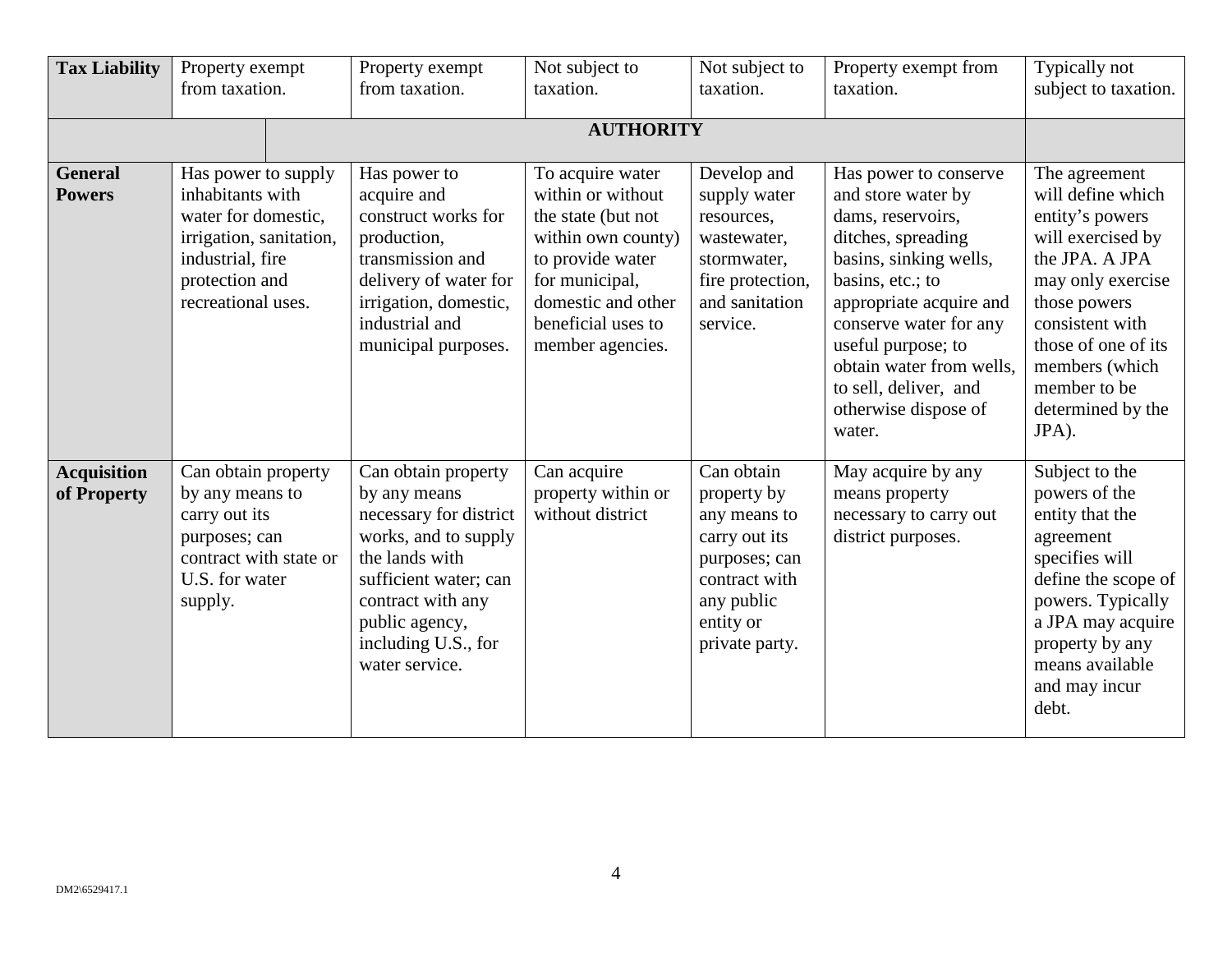| <b>Eminent</b><br><b>Domain</b><br><b>Power</b>                        | Has power of<br>eminent domain.                                                                                                                                                                                                 | Has power of<br>eminent domain.                                                                                                                                                      | Has power of<br>eminent domain.                                                                                            | Has power of<br>eminent<br>domain.                                                     | Has eminent domain<br>power.                                                                                                                   | May have the<br>power of eminent<br>domain if the<br>governing member<br>has the power. |  |
|------------------------------------------------------------------------|---------------------------------------------------------------------------------------------------------------------------------------------------------------------------------------------------------------------------------|--------------------------------------------------------------------------------------------------------------------------------------------------------------------------------------|----------------------------------------------------------------------------------------------------------------------------|----------------------------------------------------------------------------------------|------------------------------------------------------------------------------------------------------------------------------------------------|-----------------------------------------------------------------------------------------|--|
| <b>Service</b><br>Obligation                                           | No specific<br>requirements.                                                                                                                                                                                                    | No specific<br>requirements.                                                                                                                                                         | No specific<br>obligations.                                                                                                | No specific<br>requirements.                                                           | May establish equitable<br>rules and regulations for<br>distribution of water.                                                                 | No specific<br>requirements.                                                            |  |
| <b>Ability to</b><br><b>Serve</b><br><b>Outside</b><br><b>District</b> | Can only transfer<br>surplus water outside<br>district, on a<br>temporary basis.                                                                                                                                                | Can only transfer<br>surplus water<br>outside district, on a<br>temporary basis.                                                                                                     | Can provide<br>surplus water to<br>non-member<br>agencies, but must<br>give preference to<br>uses within the<br>authority. | Can provide<br>surplus water<br>to others<br>outside of<br>district<br>boundaries.     | Board may sell or<br>dispose of water not<br>necessary for uses and<br>purposes of district.                                                   | As limited by the<br>powers of the<br>governing member<br>entity or the<br>agreement.   |  |
| <b>Other</b><br><b>Powers</b>                                          | Can also provide<br>refuse, fire<br>protection, public<br>recreation, street<br>lighting, mosquito<br>abatement, police<br>protection, public<br>library, street work,<br>airport, electric<br>power and<br>ambulance services. | Can also provide<br>light, power, heat,<br>transportation<br>telephone services,<br>and refuse, sewage,<br>fire protection,<br>public recreation and<br>street lighting<br>services. | Can store, treat,<br>purify and reclaim<br>sewage water.                                                                   | Hydropower,<br>wastewater,<br>stormwater,<br>sanitary<br>services, fire<br>protection. | May generate and<br>distribute hydroelectric<br>power within district<br>and sell energy not<br>necessary for use and<br>purposes of district. | May exercise any<br>common powers.                                                      |  |
| <b>FINANCIAL</b>                                                       |                                                                                                                                                                                                                                 |                                                                                                                                                                                      |                                                                                                                            |                                                                                        |                                                                                                                                                |                                                                                         |  |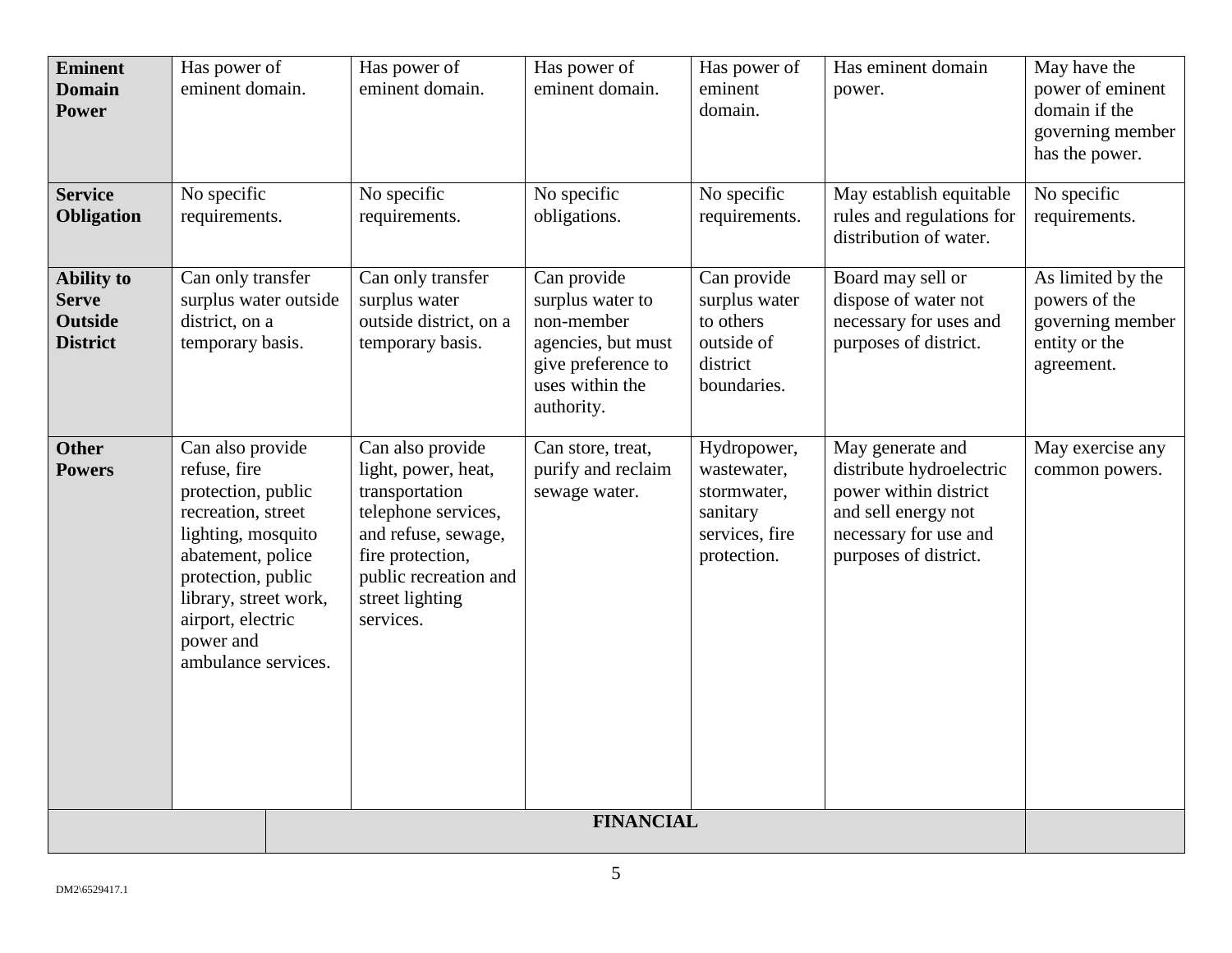| <b>Ability to</b><br><b>Incur Debt</b>  | Can borrow money<br>and incur<br>indebtedness.                                                                   | Can borrow money<br>and incur<br>indebtedness.                                                               | May borrow money<br>and incur<br>indebtedness,<br>within limits based<br>on value of<br>property held by<br>authority. | Can borrow<br>money and<br>incur<br>indebtedness. | May not incur debts or<br>liabilities except under<br>express provisions of<br>statute (generally<br>limited to warrants).                                                                | May incur debt<br>consistent with the<br>powers of the<br>governing member<br>entity.          |
|-----------------------------------------|------------------------------------------------------------------------------------------------------------------|--------------------------------------------------------------------------------------------------------------|------------------------------------------------------------------------------------------------------------------------|---------------------------------------------------|-------------------------------------------------------------------------------------------------------------------------------------------------------------------------------------------|------------------------------------------------------------------------------------------------|
| <b>Ability to</b><br><b>Issue Bonds</b> | Can issue bonds to<br>pay for projects of<br>district, after<br>election.                                        | Can issue revenue<br>and general<br>obligation bonds for<br>projects of district,<br>after election.         | Can issue bonds<br>after voter<br>approval.                                                                            | Can issue<br>bonds after<br>voter approval.       | Can issue bonds after<br>voter approval and<br>approval of securities<br>commission. In limited<br>circumstances board can<br>issue bonds after two<br>thirds majority vote.              | May issue bonds<br>consistent with the<br>powers of the<br>governing member<br>entity.         |
| <b>Charges for</b><br><b>Services</b>   | Can fix and collect<br>charges for services,<br>including water<br>delivery. Can<br>impose "standby"<br>charges. | Can fix and collect<br>charges for services,<br>including water<br>delivery can impose<br>"standby" charges. | Can charge for sale<br>and delivery of<br>water.                                                                       | Can charge for<br>its services.                   | Can fix and collect<br>charges for services,<br>including use of water,<br>and for operation and<br>maintenance of the<br>project. Can collect<br>charges for groundwater<br>extractions. | May charge for<br>services consistent<br>with the powers of<br>the governing<br>member entity. |